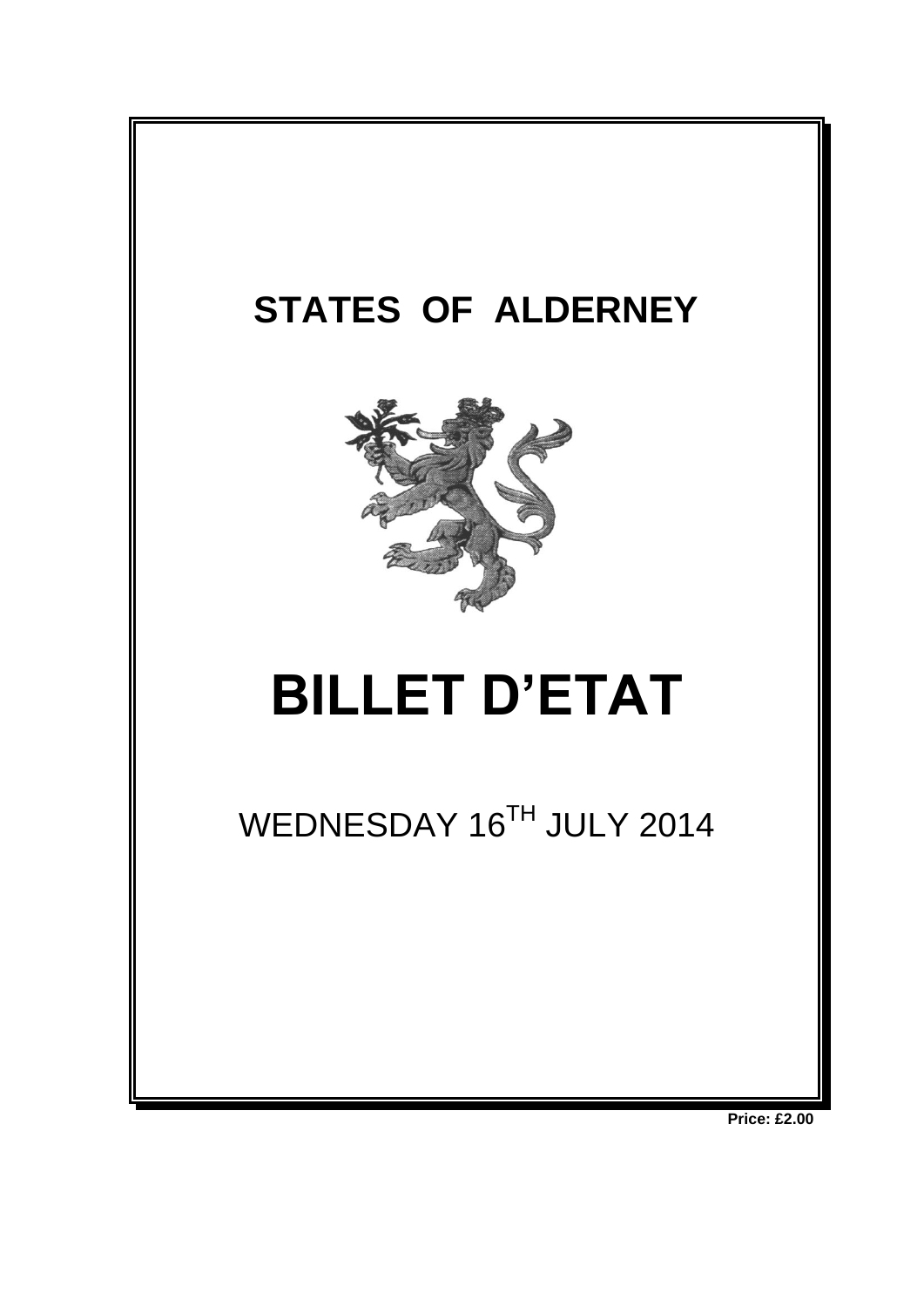# **STATES OF ALDERNEY**

## **BILLET D'ETAT**

# **FOR WEDNESDAY 16 TH JULY 2014**

Members of the States:

I have the honour to inform you that the Meeting of the States will be held at 5:30 pm on Wednesday 16<sup>th</sup> July 2014. This will be preceded by the People's Meeting, which will be held on Wednesday 9<sup>th</sup> July 2014 at 7:00 pm in the Island Hall.

> W Stuart Trought President

#### **Item I The Merchant Shipping (Bailiwick of Guernsey) (Amendment) Law, 2014**

**The following letter has been received from Mr Stuart Trought, President of the States of Alderney:-**

*"Please find enclosed a letter from the Bailiff, dated 3<sup>rd</sup> June 2014, seeking approval of the above law.* 

*I* would therefore be obliged if you would debate this matter at your meeting on 16<sup>th</sup> *July 2014 and give your approval as set out in the letter.* 

> *W Stuart Trought President"*

### **The states is asked to approve "The Merchant Shipping (Bailiwick of Guernsey) (Amendment) Law, 2014".**

Note; A copy of the Projet de Loi entitled "The Merchant Shipping (Bailiwick of Guernsey) (Amendment) Law, 2014" may be seen at the President's Office, Island Hall, and in the Library.

### **Item II Alderney Community Sports Centre – Grant Funding**

### **The following letter has been received from Mr Simonet, Chairman of the Policy & Finance Committee:-**

*"For several years the concept of a Swimming Pool/Sports Centre has been proposed by various groups, initially to be situated at York Hill and in more recent years a scaled down project to be situated at the School.* 

*Although the advantages to the Island for such a facility have long been recognised, including health benefits, together with the provision of leisure and sporting facilities*  for residents and visitors, the drawback has always been the amount of capital *funding required to build the facility.*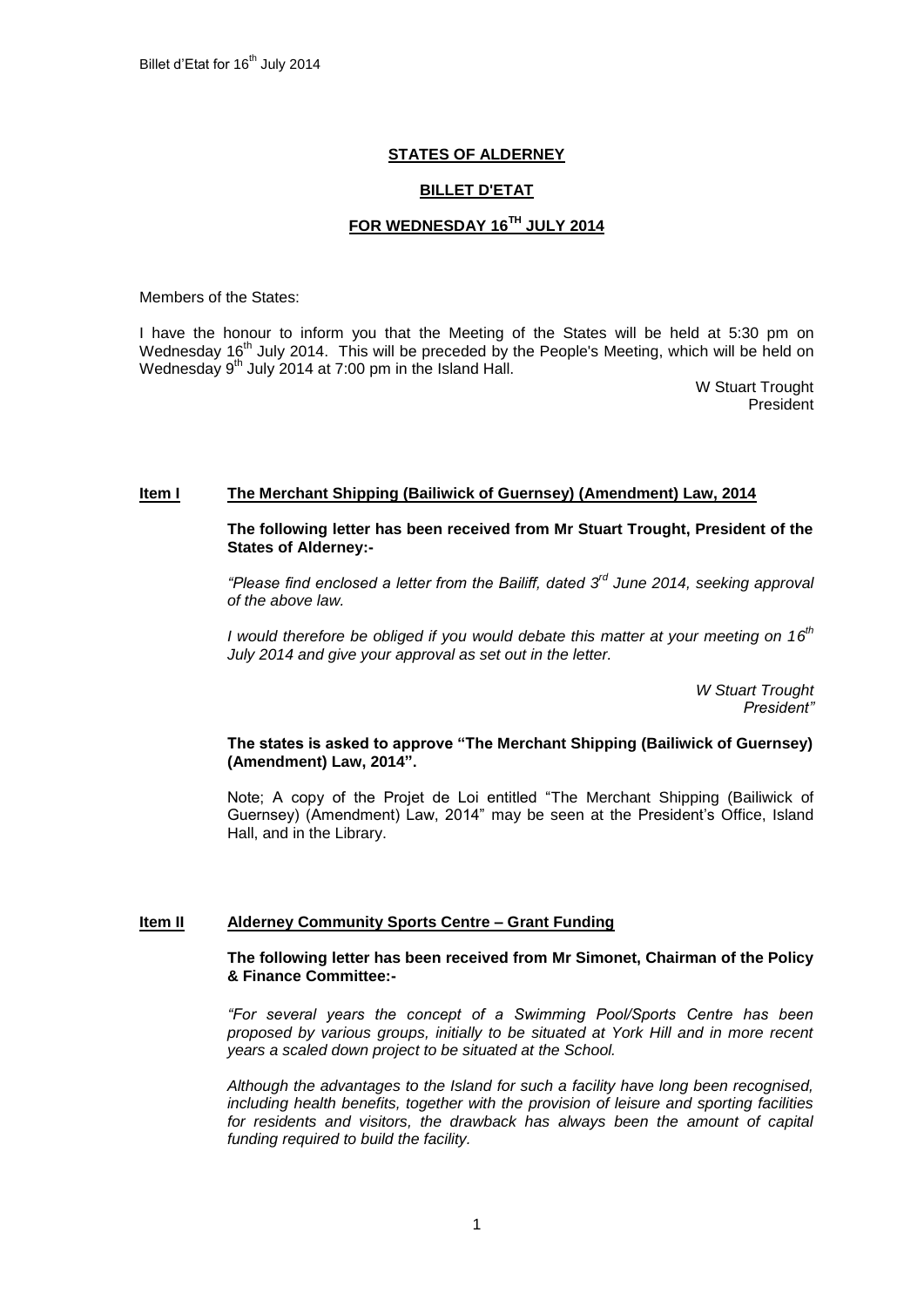*The Alderney Community & Sports Centre (ACSC) has now taken responsibility for the revised project at the School, comprising of a swimming pool and gymnasium, on the site of the existing pool (as per the location plan attached), which is considered to be a more suitable development for Alderney.*

*The ACSC is a Bailiwick registered Charitable Trust (no 273) set up in 2005 specifically to facilitate this project, with a view to the Management Company taking over the responsibility for the operation of the facility once established. The Company will be limited by guarantee, with charitable status, and the Trust is confident that the Centre will continue to be managed on a voluntary basis once the facility is in full operation. The Charity is non-profit making, with any surpluses being invested in improvements to the Centre and/or used to reduce admission charges.* 

*The Trust have to date raised well in excess of £250,000, the majority of this deposited in the bank, with further guaranteed pledges on commencement of works, materials already held in stock, and further pledges from builders/suppliers to donate labour and materials once on site. The cost of the full project, including site preparation, building works, together with 10% contingency is expected to be just under £500K. It is anticipated that on-Island contractors will be appointed for the building works, which will be project managed by ACSC.*

*The Committee has been liaising with the Trust, and as reported to the States in July 2013, having received a feasibility study and business plan, agreed in principle (subject to States approval) to match any capital funding raised by ACSC up to a maximum of £250,000, conditional upon, but not limited to:-*

- *Obtaining funding from Guernsey Education and HSSD towards the ongoing annual operating costs*
- *Obtaining planning permission*
- *Preparing a three year cash flow to illustrate financial viability of operation*
- *Establishing the legal framework for ownership, tenancy etc (agreement between The Trust, The States of Alderney, The States of Guernsey Education Dept, and St Annes School)*

*These conditions have now been met, and following presentation of the revised business plan and project plan, the Policy & Finance Committee agreed unanimously at their meeting held on 24th June to award the grant funding of £250,000. The States of Alderney 2014 approved capital budget includes provision of £250,000 for this purpose (in previous years included at £400,000).* 

In reaching this decision the Committee took into consideration the significant *amount of fundraising already achieved, the contribution (to date and future) by volunteers, and the overall public support for the project (petition signed by 1152 residents and visitors). It was also noted that the Trust will actively encourage new business ventures to be established using the pool (i.e. classes for swimming, diving, aqua aerobics etc) thereby providing employment opportunities. The grant is also conditional upon there being no further liability on the States i.e. any ongoing financial commitment towards annual operating costs.* 

*I* would be grateful if this could be placed before the States at its next meeting *together with appropriate propositions.*

> *Francis Simonet Chairman, Policy & Finance Committee"*

**The States is asked to approve awarding a grant to the Alderney Community Sports Centre of up to Two Hundred and Fifty Thousand Pounds (£250,000) from the capital account towards the above project.**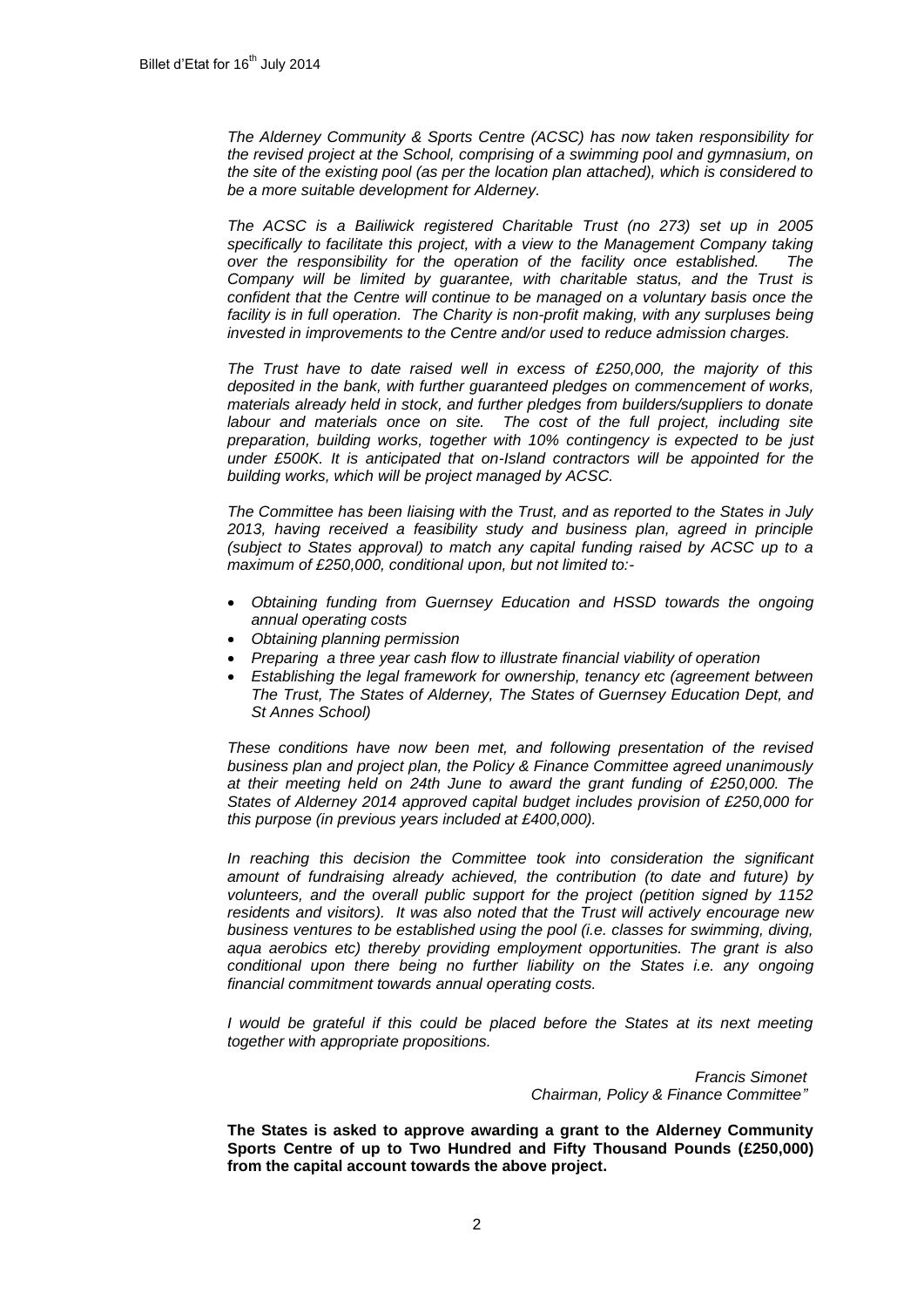## **Item III The Alderney eGambling (Amendment) Ordinance, 2014**

#### **The following letter has been received from Mr Simonet, Chairman of the Policy & Finance Committee:-**

*"The Alderney eGambling (Amendment) Ordinance, 2014 is forwarded to the States of Alderney pursuant to the obligations of the Alderney Gambling Control Commission as set out in Section 2 of the Gambling (Alderney) Law, 1999 to keep under review the extent and character of gambling on the island of Alderney and accordingly the Alderney Gambling Control Commission would recommend the changes that the Alderney eGambling (Amendment) Ordinance, 2014 makes be made.*

*In broad terms the Alderney eGambling (Amendment) Ordinance, 2014 makes changes necessary to prevent unlawful gambling, increases the Commission's ability to share information for the purposes of good regulation, strengthens the Commission's powers in relation to the granting of eGambling licences and certificates, facilitates the "upgrading" of core services associate certificates to Category 2 eGambling licences or Category 2 Associate Certificates and, in readiness for the forthcoming Moneyval inspection, makes a number of necessary AML/CFT changes.*

*Firstly Section 3 remedies a lacuna identified by the Law Officers of the Crown in*  relation to ensuring that gambling activity undertaken by Temporary eGambling *Licences would not be unlawful. In addition it should also be noted that the changes Section 3 would implement necessitate a consequential change to the Alderney eGambling (Operations in Guernsey) Ordinance, 2006 and the Law Officers of the Crown have drafted the appropriate legislation and are in the process of placing it before Guernsey's legislative select committee for it to go before the States of Guernsey in due course.*

*Section 4 would implement a change that requires current holders of Category 1 eGambling licences who obtain licences from the United Kingdom Gambling Commission pursuant to the Gambling (Advertising and Licensing) Act 2014 to maintain their Category 1 eGambling licences.*

*Section 6 inserts two new sections into the Alderney eGambling Ordinance, 2009. Section 3A introduces the concept of "licensing objectives" and is considered by the Law Officers of the Crown to be desirable for a number of reasons. Firstly it enshrines the Commission's mission statement into legislation and secondly it*  facilitates the functions of the Commission by enhancing information sharing *gateways. Section 3B would provide the Commission with greater powers in relation*  to the grant or refusal of eGambling licences as it empowers the Commission to *consider the licensing objectives in consideration with the grant or refusal of an application for an eGambling licence or certificate.*

*Section 7 follows on from section 6 and gives the Commission a general power to refuse to grant an eGambling licence or certificate where to do so would either not be in the best interests of Alderney or would jeopardise the reputation of Alderney as a well regulated eGambling centre.*

*Section 8 facilitates the "upgrading" of core services associate certificates to Category 2 eGambling licences or Category 2 Associate certificates by enabling the holder to receive a credit for the unexpired part of the certificate fee.*

*Section 12 makes a number of important changes to the AML/CFT regime in place. It moves the definitions of money laundering and terrorist financing from the Alderney eGambling Regulations, 2009 into the Alderney eGambling Ordinance, 2009, necessary as it is the Alderney eGambling Ordinance, 2009 that sets out the*